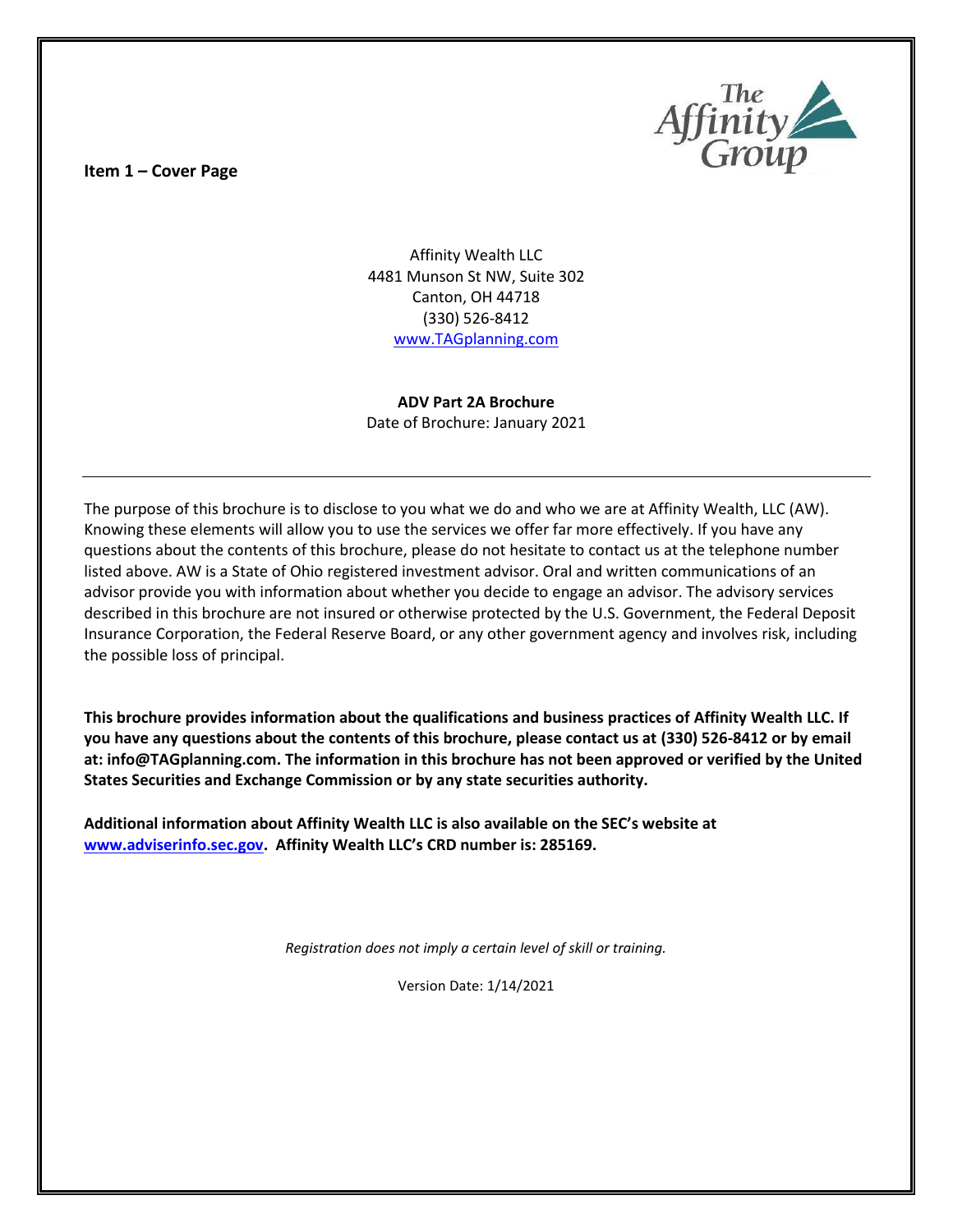## **Item 2 – Material Changes**

Since our last annual update was filed in 10/2020, material changes made to this brochure include:

- Item 4- Types of advisory services has been updated
	- o The firm has updated the amount of client asset under management.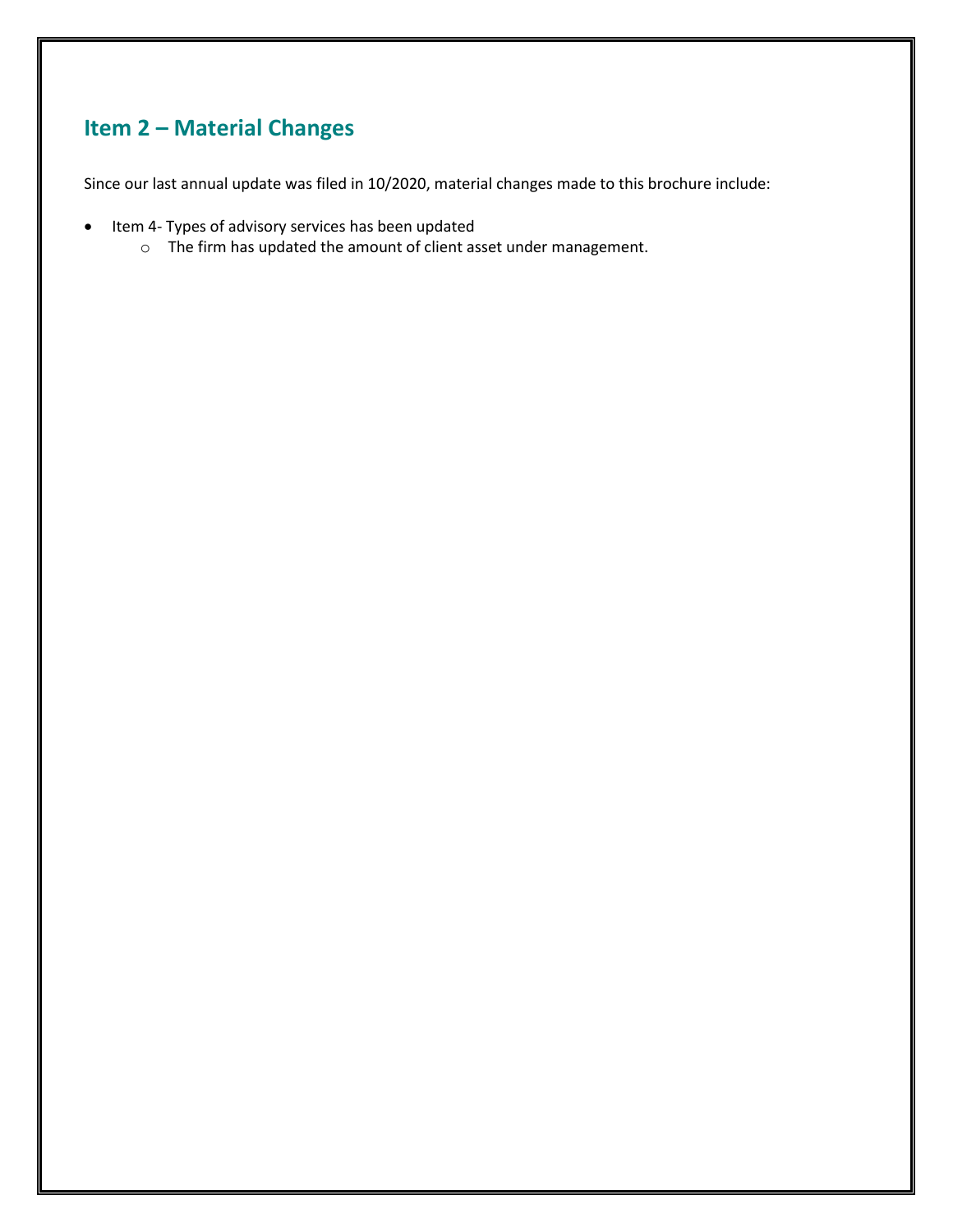# **Item 3: Table of Contents**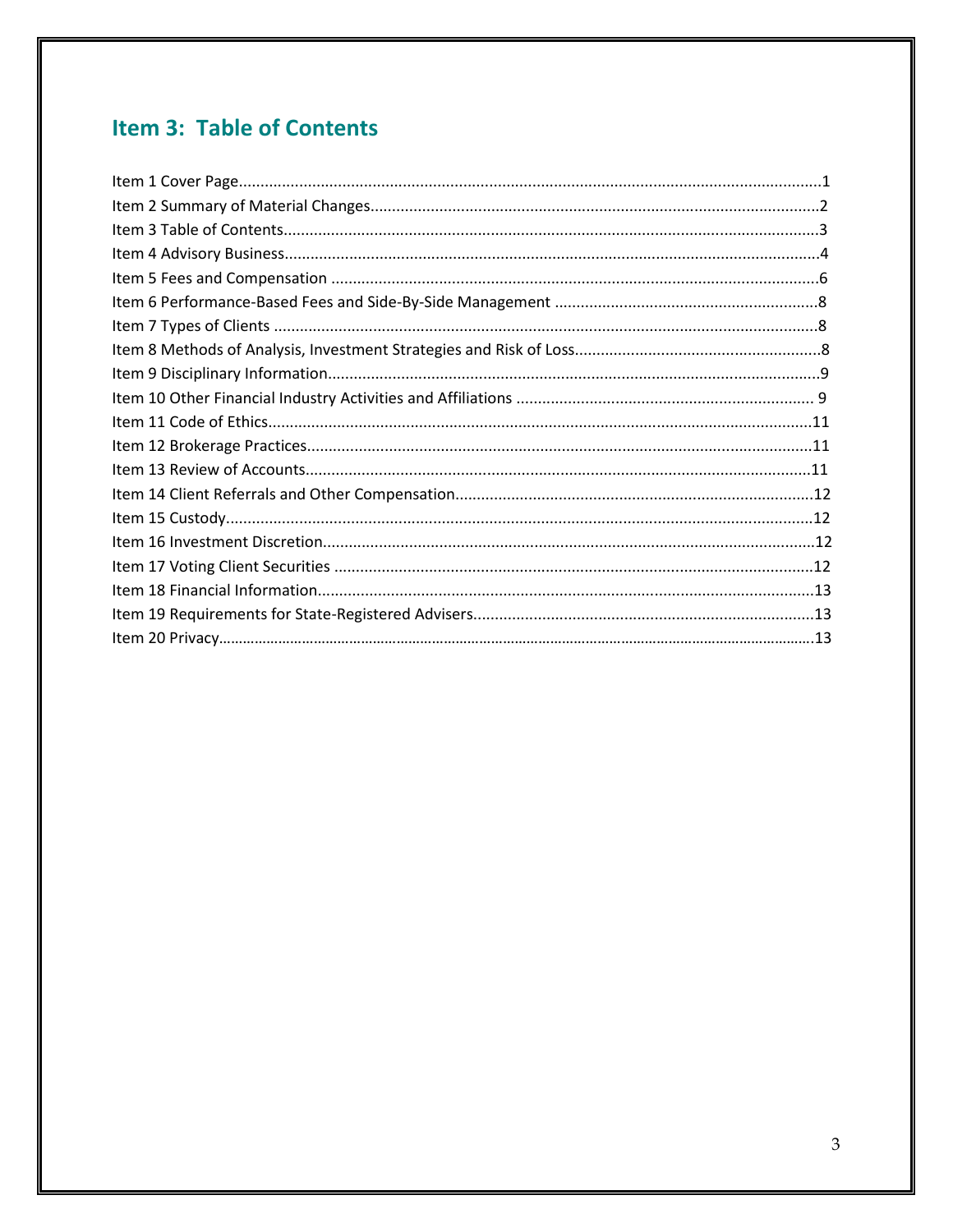## **Item 4: Advisory Business**

#### **Description of Advisory Firm**

Affinity Wealth LLC (hereinafter "AW") is a registered investment advisor based in Canton Ohio. The firm was formed in October of 2016 as a Limited Liability Company (LLC) under the laws of the State of Ohio.

The investment advisory services of AW are provided to you through an appropriately licensed and qualified individual who is an investment adviser representative of AW (referred to as your investment adviser representative throughout this brochure). Your investment adviser representative may either be an employee of AW or an independent contractor.

Scott A Lowe is the 100% owner of Affinity Wealth LLC.

As used in the brochure, the words, "we," "our," and "us" refer to AW, and the words "you," "your," and "client" refer to you as either a client or prospective client of our firm. In addition, you will see the term Supervised Person throughout this brochure. As used in this brochure, our Supervised Persons are our firm's officers, employees and all individuals providing investment advice on behalf of our firm.

### **Types of Advisory Services**

#### **Total Wealth Management Relationship**

The primary focus of our firm is to provide a suite of wealth management services to our clients through both our internal staff and our extended network of specialists.

Total Wealth Management is an annual retainer-based service, where each client engages us for a 12 month annual renewable period, where we provide them ongoing feedback in the areas of:

- Financial Plan Construction and personalized Recommendation Pages
- Tax-planning
- Banking
- Mortgage and Loan guidance
- Estate Planning concepts and ideas
- Investment Portfolio Management of held away assets
- Property & Casualty, Disability, and Life Insurance Management.

Our network of outside specialist provides TWM clients feedback specific to their needs and situation. Clients do not pay extra for this feedback. The areas that AW specifically addresses for TWM clients internally through our employees are Investment management, financial-planning, life insurance/disability/long-term care, and mortgage loan origination.

TWM clients also have access to our Personal Financial Website experience through the e-Money advisor.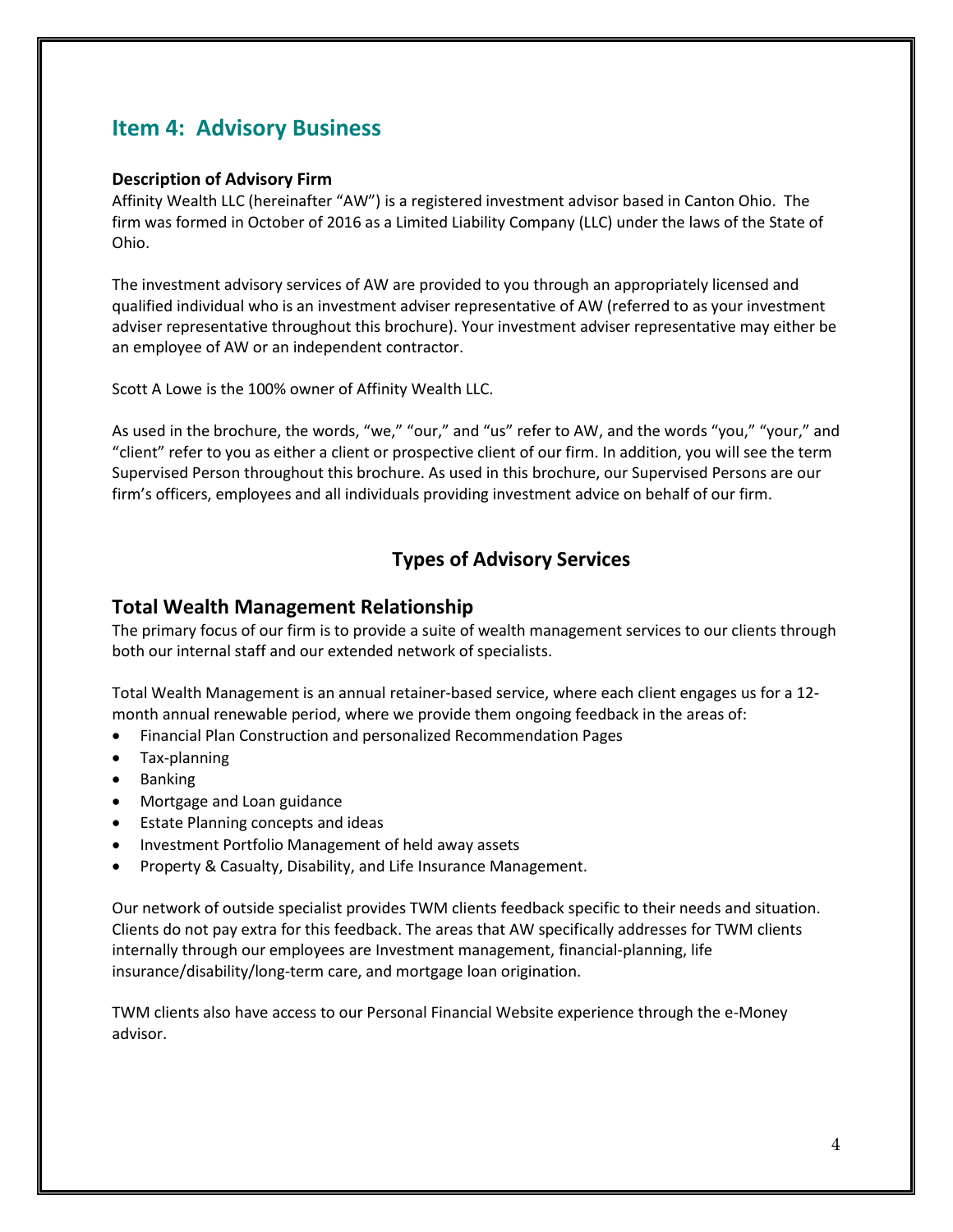#### **Investment Management**

Many of our clients choose to work with us in the management of their investment accounts. We provide discretionary and non-discretionary Portfolio Management Services in accordance with each clients' individual investment objectives and signed Investment Advisory Agreement.

Clients who engage AW for "Investment Management" must grant either grant us:

- 1) Discretionary Authority to manage your account; which is granted by the investment advisory agreement you sign with our firm. We have the authority and responsibility to formulate investment strategies on your behalf. This includes deciding which securities to buy and sell, when to buy and sell, and in what amounts, in accordance with your investment program, without obtaining your prior consent or approval for each transaction.
- 2) Non-Discretionary Authority; we must obtain your approval prior to executing any trades on behalf of your account. We will exercise discretion *only to invest additional monies that clients have put into their account into existing investment positions*. Any trades/transactions that would result in a new position being added must be agreed to by the client and the investment advisor.

Discretionary investment management is done exclusively through "Capital Bank and Trust" custody services and utilizes Capital Banks wholly owned mutual fund company "American Funds".

### **Selection of other Advisors and Third-Party Asset Management Services**

From time to time as client's situations may call for, we will partner with outside manager services, also known as:

- TAMP's: Turnkey Asset Management Platforms
- TPAM's: Third-Party Asset Managers
- We will refer to these as TPAM for the purposes of this brochure

Currently Brinker Capital is our only TPAM provider relationship. Before selecting other advisers for clients, AW will always ensure those other advisers are properly licensed or registered as an investment adviser.

In working with Brinker Capital as a TPAM, we will work with all our clients only in a **non-discretionary manner**, meaning we must obtain your approval prior to executing any trades on behalf of your account. We will exercise discretion *only to invest additional monies that clients have put into their account into existing investment positions*. Any trades/transactions that would result in a new position being added must be agreed to by the client and the investment advisor.

### **Pension Consulting Services**

AW offers ongoing consulting services to pension or other employee benefit plans (including but not limited to 401(k) plans) based on the demographics, goals, objectives, time horizon, and/or risk tolerance of the plan's participants.

In providing pension consulting services we currently maintain record-keeping and third-party administrators:

- o July Benefit Services and Mid-Atlantic Trust Company
- o Vanguard Investments and Ascensus Trust Company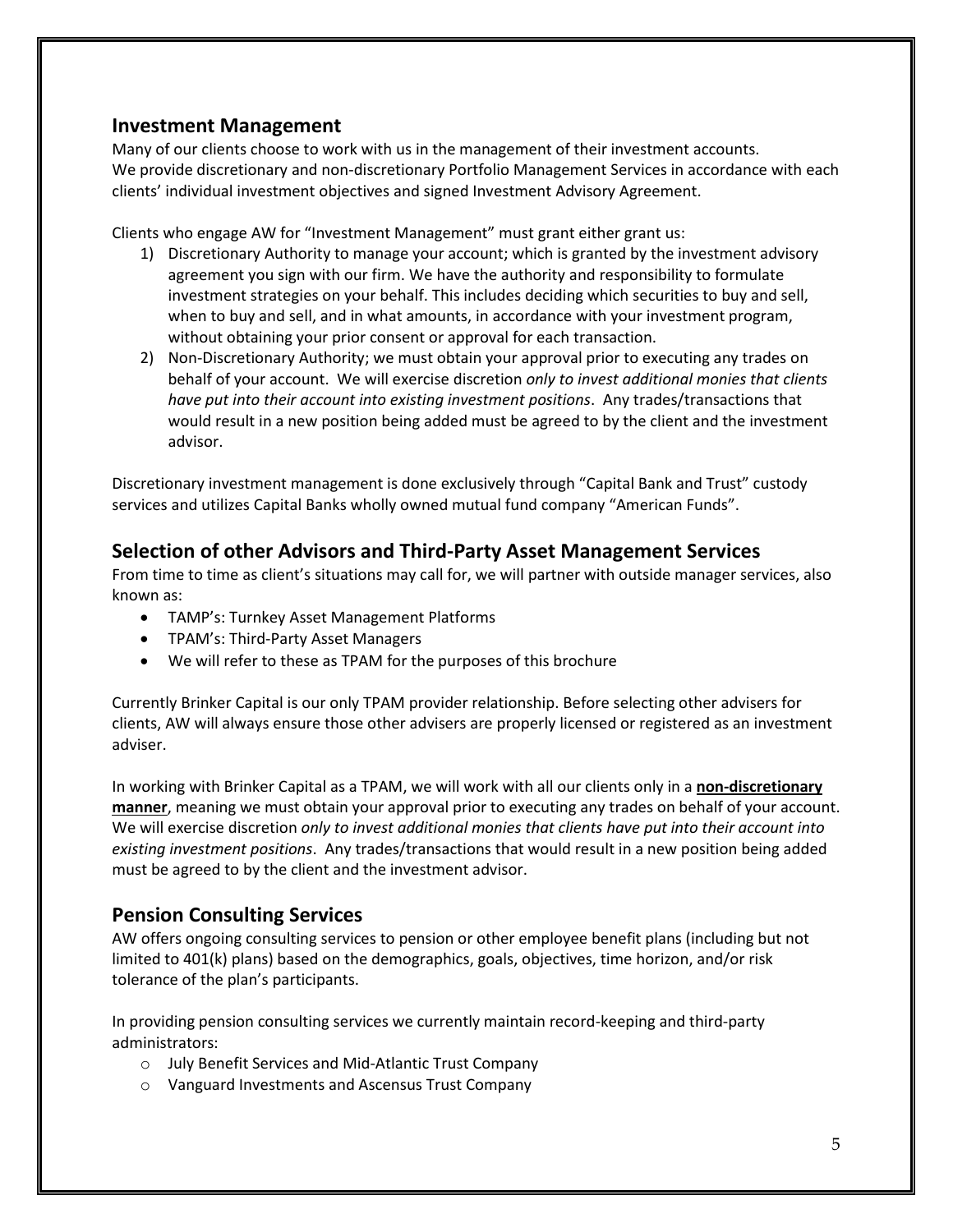o Employee Fiduciary and MG Trust Company

#### **Client Tailored Services and Client Imposed Restrictions**

AW will tailor a program for each individual client. Our firm utilizes a two to three meeting approach to get to know the client's specific needs and the create a comprehensive financial plan, which includes a risk tolerance assessment, as well as the "rate of return needed" and "risk needed" in order to meet the clients specific goals.

Clients may not impose restrictions in investing in certain securities or types of securities in accordance with their values or beliefs.

#### **Wrap Fee Programs**

A wrap fee program is an investment program where the investor pays one stated fee that includes management fees, transaction costs, fund expenses, and other administrative fees. AW does not participate in any wrap fee programs.

#### **Assets Under Management**

As of December 31<sup>st</sup> of 2020, AW's total assets under management total \$81,440,000. \$2,600,000 is managed on a non-discretionary basis. \$78,840,000 is managed on a discretionary basis. Affinity Wealth does not custody any client's assets.

## **Item 5: Fees and Compensation**

#### **Total Wealth Management Relationship**

The annual retainer for TWM is based upon the complexity of each client's financial situation, the services requested, and the composition of the client's account and other advisory services provided. The annually renewable retainer for engaging our firm as a TWM client ranges from \$1,200 to \$8,000 annually. Clients pay this annual retainer either by check or an electronic funds transfer from a bank account. This relationship will continue in an ongoing automatically renewing basis.

#### **Investment Management**

The annualized fee schedule for investment management are as follows:

| <b>Account Asset Value</b> | <b>Annual Management Fee</b> |
|----------------------------|------------------------------|
| 0 - \$349,999              | 1.35%                        |
| \$350,000-\$999,999        | 1.00%                        |
| \$1,000,000-\$2,999,999    | .80%                         |
| \$3,000,000-\$4,999,999    | .65%                         |
| Over \$5,000,000           | .50%                         |

In addition to our investment management fee, the client, relative to all mutual fund purchases with any of our relationships, shall also incur charges imposed at the mutual fund level (e.g., management fees and other fund expenses).

At our discretion, we may combine the account values of family members living in the same household to determine the applicable advisory fee. For example, we may combine account values for you and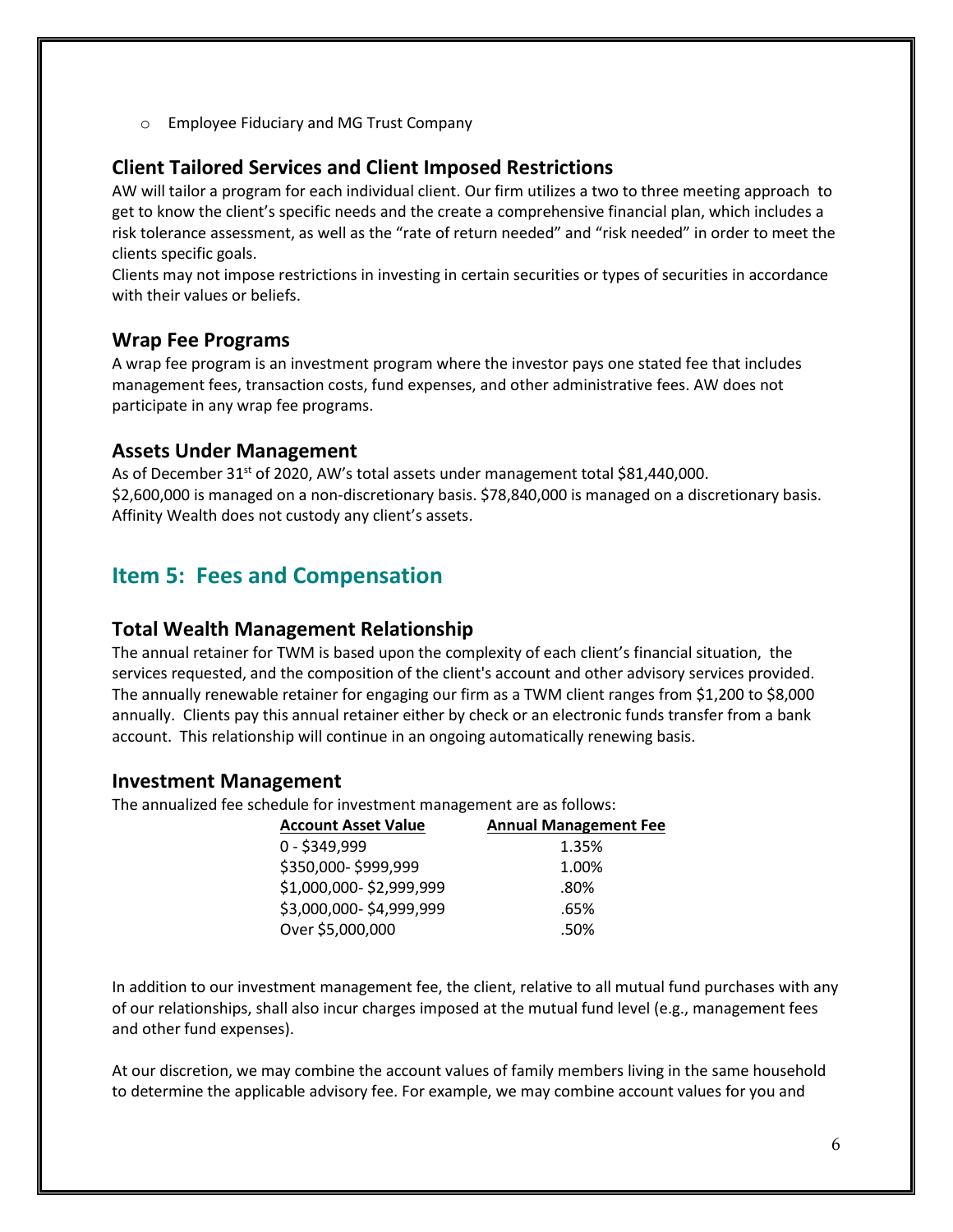your minor children, joint accounts with your spouse, and other types of related accounts. Combining 7 account values may increase the asset total, which may result in your paying a reduced advisory fee based on the available breakpoints in our fee schedule stated above.

Either party may terminate the management agreement within five days of the date of acceptance without penalty. After the five-day period, you may terminate the investment advisory agreement by providing 30 days written notice to our firm. The asset allocation fee will be prorated for the quarter in which the termination notice is given, which means that you will incur advisory fees only in proportion to the number of days in the quarter for which you are a client. If you have pre-paid any advisory fees that we have not yet earned, you will receive a prorated refund of those fees

AW will be compensated directly from the advisers to which it directs those clients. This relationship will be memorialized in each contract between us and each third-party adviser. The fees shared will not exceed any limit imposed by any regulatory agency.

We also work directly with Capital Bank & Trust/American Funds, who is a direct mutual fund provider. This relationship is a direct mutual fund strategy whereas American Funds is the money manager on each individual fund. Capital Bank and Trust, the parent company of American Funds serves as the Custodian on these accounts.

Nationwide Advisory is a fee-based variable annuity platform for clients who desire to utilize the taxdeferred nature of a variable annuity structure. Nationwide provides custody of these accounts and a platform of over 370 mutual funds and exchange-traded fund's that the client can diversify within. Nationwide deducts their platform and custody fee from the Net Asset Value of the mutual funds in the account. Nationwide deducts AW's fee monthly in arrears.

The fees charged by Brinker Capital who is a "Third Party Asset Manager" are exclusive of, and in addition to, our investment management fee. Fees paid by our clients to Brinker Capital are established and payable in accordance with the Form ADV Part 2 or other equivalent disclosure document provided to you by Brinker Capital.

#### **Fee's for Retirement Plan Services/Pension Consulting**

Fees for the Retirement Plan Services ("Fees") are negotiable based upon the size of the plan, the number of participants in the plan, and the services that the plan sponsor desires. Excluding "solo-401k plans" which fall under the normal Investment Management fee schedule, the fee for Pension Consulting are negotiable and range between .35% and 1.75%. The minimum annualized fee for Pension Consulting services is \$1200.

Typically Sponsors instruct the Plan's recordkeeper or custodian to automatically deduct our Fees from the Plan account; however, in some cases a Sponsor may request that we send invoices directly to the Sponsor or recordkeeper/custodian. Depending upon the capabilities and requirements of the Plan's recordkeeper or custodian, we can collect our fees in arrears or in advance based upon the needs of the client.

Unless we agree otherwise, no adjustments or refunds will be made in respect of any period for (i) appreciation or depreciation in the value of the Plan account during that period or (ii) any partial withdrawal of assets from the account during that period. If the Agreement is terminated by us or by Sponsor, we will refund certain Fees to Sponsor to the extent provided in Section 8 of the Agreement.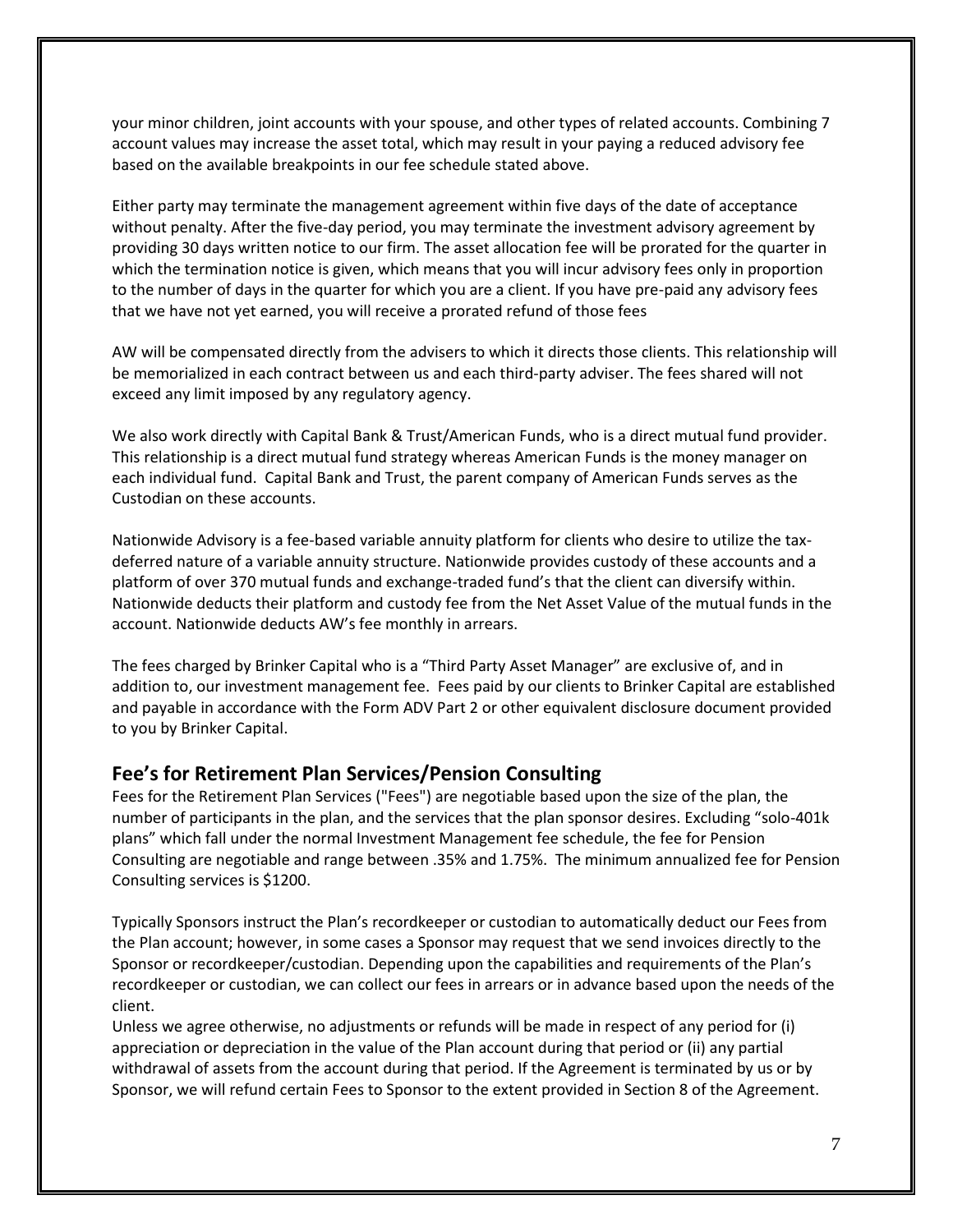Unless we agree otherwise, all Fees shall be based on the total value of the assets in the account without regard to any debit balance.

All Fees paid to AW for Retirement Plan Services are separate and distinct from the fees and expenses charged by mutual funds, variable annuities and exchange traded funds to their shareholders. These fees and expenses are described in each investment's prospectus. These fees will generally include a management fee, other expenses, and possible distribution fees. If the investment also imposes sales charges, a client may pay an initial or deferred sales charge. The Retirement Plan Services provided by AW may, among other things, assist the client in determining which investments are most appropriate to each client's financial condition and objectives and to provide other administrative assistance as selected by the client. Accordingly, the client should review both the fees charged by the funds, the fund manager, the Plan's other service providers and the fees charged by AW to fully understand the total amount of fees to be paid by the client and to evaluate the Retirement Plan Services being provided.

## **Item 6: Performance-based Fees and Side-by-Side Management**

AW does not accept performance-based fees or other fees based on a share of capital gains on or capital appreciation of the assets of a client.

## **Item 7: Types of Clients**

AW generally provides advisory services to the following types of clients:

- Individuals
- High-Net-Worth Individuals
- Pension and Profit-Sharing Plans

In general, we do not require a minimum dollar amount to open and maintain an advisory account; however, we have the right to terminate your Account if it falls below a minimum size which, in our sole opinion, is too small to effectively manage.

### **Termination of client Relationship**

The following is the outline of how AW handles the termination of a client relationship who no longer wishes AW to be the RIA on their account:

- AW will contact the money manager or third-party asset manager to remove us at the RIA.
- The client's investments will remain with the money-manager until when/if the client decides to move the account elsewhere
- AW will maintain the clients file and all corresponding notes in our database and mark the client inactive.

## **Item 8: Methods of Analysis, Investment Strategies & Risk of Loss**

#### **Methods of Analysis and Investment Strategies**

AW's methods of analysis are based upon either:

• Building a comprehensive financial plan to determine the rate of return needed for the client to achieve their desired goal or outcome.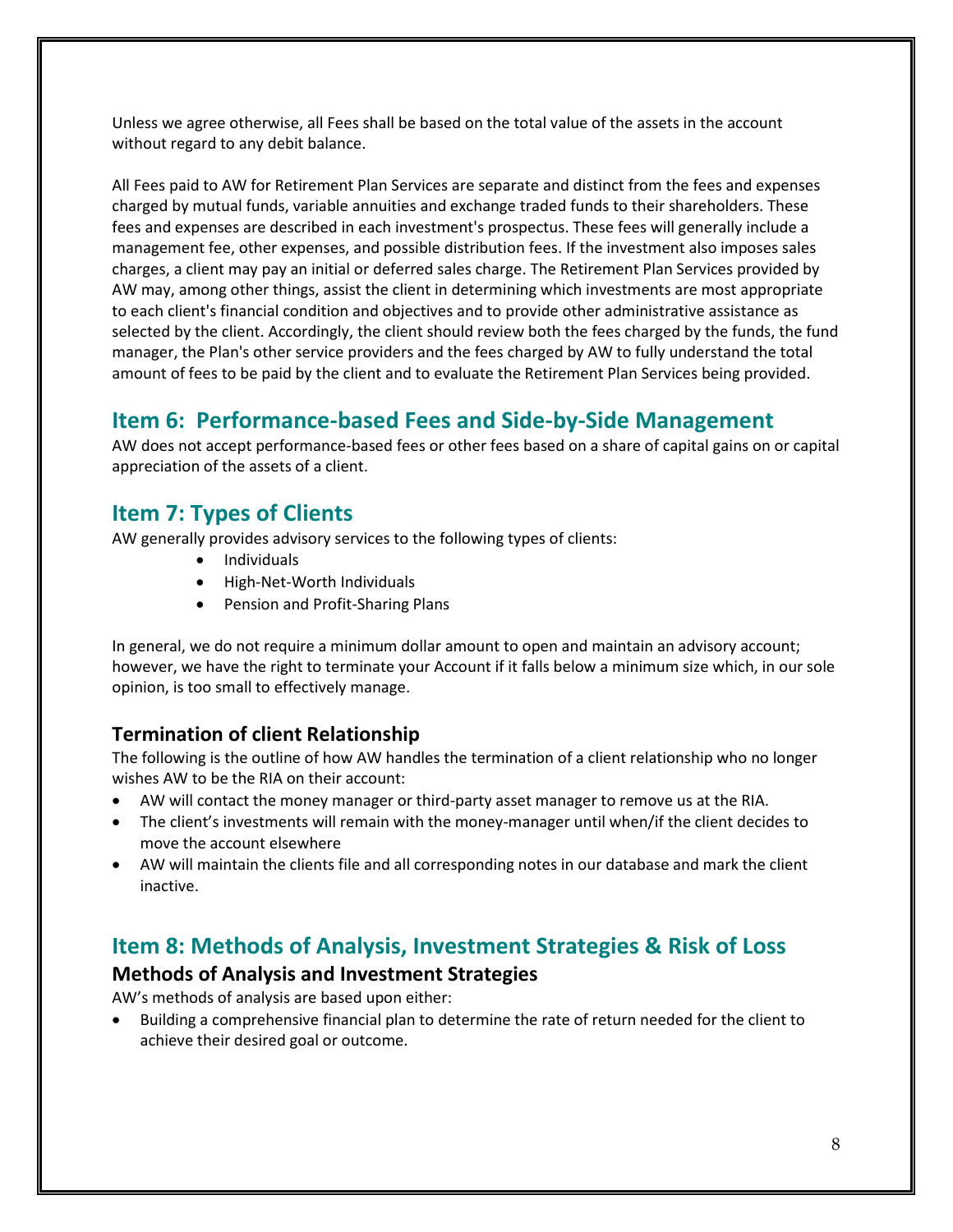• Gathering detailed information regarding the client's income, net-worth, time horizon, and risk tolerance (referred to herein as a Financial Profile) to identify the most appropriate investment allocation for the desired goal or outcome.

Regardless of the above method used, Affinity Wealth investment strategies revolve around a long-term buy and hold strategy alongside with Modern Portfolio Theory.

**Modern portfolio theory** is a theory of investment that attempts to maximize portfolio expected return for a given amount of portfolio risk, or equivalently minimize risk for a given level of expected return, each by carefully choosing the proportions of various asset.

Modern portfolio theory assumes that investors are risk averse, meaning that given two portfolios that offer the same expected return, investors will prefer the less risky one. Thus, an investor will take on increased risk only if compensated by higher expected returns. Conversely, an investor who wants higher expected returns must accept more risk. The exact trade-off will be the same for all investors, but different investors will evaluate the trade-off differently based on individual risk aversion characteristics. The implication is that a rational investor will not invest in a portfolio if a second portfolio exists with a more favorable risk-expected return profile – i.e., if for that level of risk an alternative portfolio exists which has better expected returns.

**Fundamental Analysis** – involves analyzing individual companies and their industry groups, such as a company's financial statements, details regarding the company's product line, the experience and expertise of the company's management, and the outlook for the company and its industry. The resulting data is used to measure the true value of the company's stock compared to the current market value.

**Risk-** The risk of fundamental analysis is that information obtained may be incorrect and the analysis may not provide an accurate estimate of earnings, which may be the basis for a stock's value. If securities prices adjust rapidly to new information, utilizing fundamental analysis may not result in favorable performance.

**Long term trading** is designed to capture market rates of both return and risk. Due to its nature, the long-term investment strategy can expose clients to various types of risk that will typically surface at various intervals during the time the client owns the investments. These risks include but are not limited to inflation (purchasing power) risk, interest rate risk, economic risk, market risk, and political/regulatory risk.

**Selection of Other Advisers:** AW's selection process cannot ensure that money managers will perform as desired and AW will have no control over the day-to-day operations of any of its selected money managers. AW would not necessarily be aware of certain activities at the underlying money manager level, including without limitation a money manager's engaging in unreported risks, investment "style drift" or even regulatory breaches or fraud.

*Investing in securities involves a risk of loss that you, as a client, should be prepared to bear.*

#### **Risks of Specific Securities Utilized**

Clients should be aware that there is a material risk of loss using any investment strategy. The investment types listed below are not guaranteed or insured by the FDIC or any other government agency.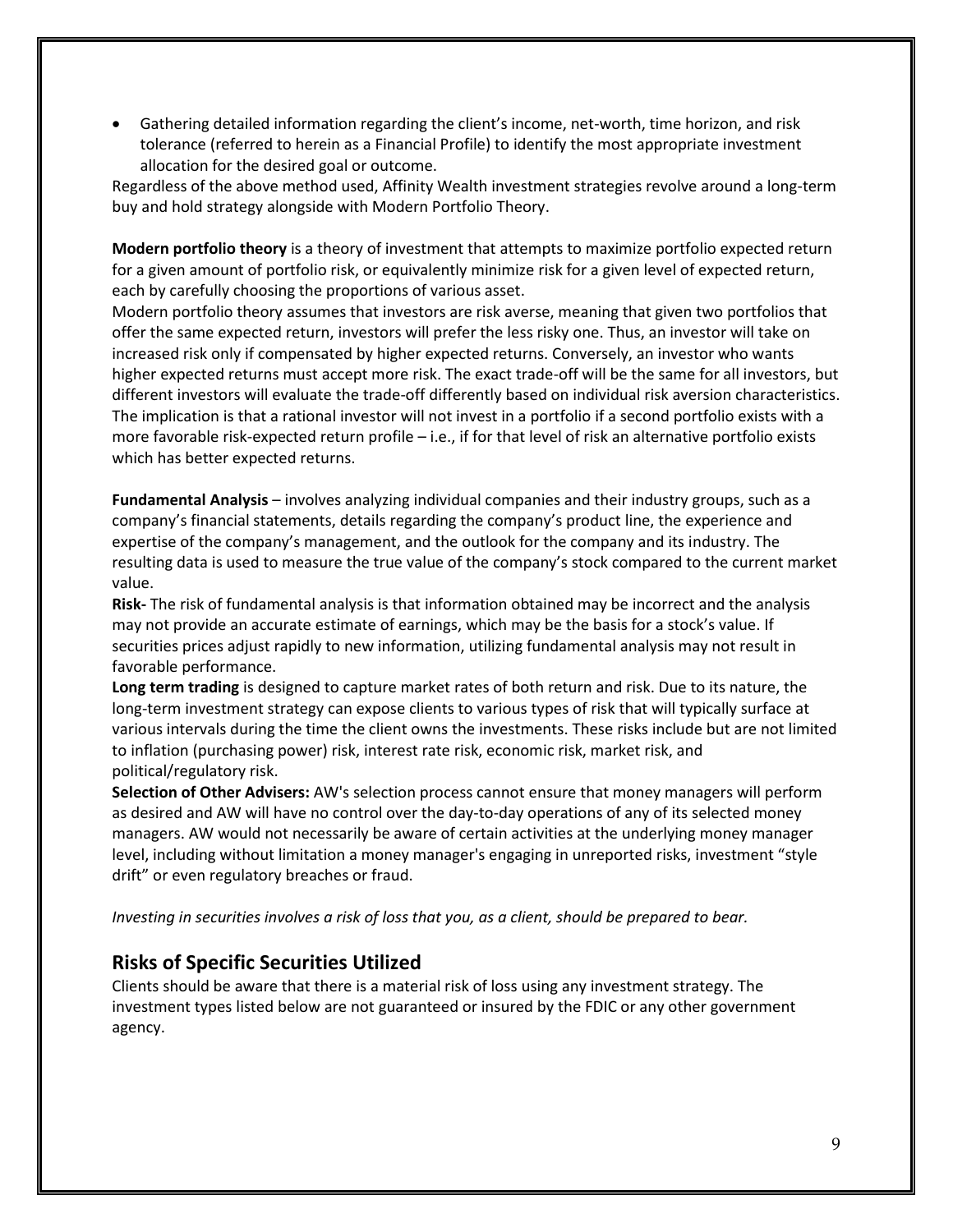**Mutual Funds:** Investing in mutual funds carries the risk of capital loss and thus you may lose money investing in mutual funds. All mutual funds have costs that lower investment returns. The funds can be of bond "fixed income" nature (lower risk) or stock "equity" nature.

**Annuities** are a retirement product for those who may have the ability to pay a premium now and want to guarantee they receive certain monthly payments or a return on investment later in the future. Annuities are contracts issued by a life insurance company designed to meet requirement or other longterm goals. An annuity is not a life insurance policy. Variable annuities are designed to be long-term investments, to meet retirement and other long-range goals. Variable annuities are not suitable for meeting short-term goals because substantial taxes and insurance company charges may apply if you withdraw your money early. Variable annuities also involve investment risks, just as mutual funds do.

*Past performance is not indicative of future results. Investing in securities involves a risk of loss that you, as a client, should be prepared to bear.*

## **Items 9: Disciplinary Information**

#### **Criminal or Civil Actions**

There are no criminal or civil actions to report.

#### **Administrative Proceedings**

There are no administrative proceedings to report.

#### **Self-regulatory Organization (SRO) Proceedings**

There are no self-regulatory organizational proceedings to report.

## **Item 10: Other Financial Industry Activities and Affiliations**

Scott A Lowe is an independent licensed insurance agent and provides services through Affinity Insurance Strategies LLC; a licensed insurance agency. From time to time, will offer clients advice or products from those activities. Clients should be aware that these services pay a commission or other compensation and involve a conflict of interest, as commissionable products conflict with the fiduciary duties of a registered investment adviser. AW always acts in the best interest of the client; including the sale of commissionable products to advisory clients. Clients are in no way required to utilize the services of any representative of AW in connection with such individual's activities outside of AW.

#### **Registration as a Broker/Dealer or Broker/Dealer Representative**

Neither AW nor its representatives are registered as, or have pending applications to become, a broker/dealer or a representative of a broker/dealer.

## **Item 11: Code of Ethics, Participation or Interest in Client Transactions and Personal Trading**

AW has a written Code of Ethics that covers the following areas: Prohibited Purchases and Sales, Insider Trading, Personal Securities Transactions, Exempted Transactions, Prohibited Activities, Conflicts of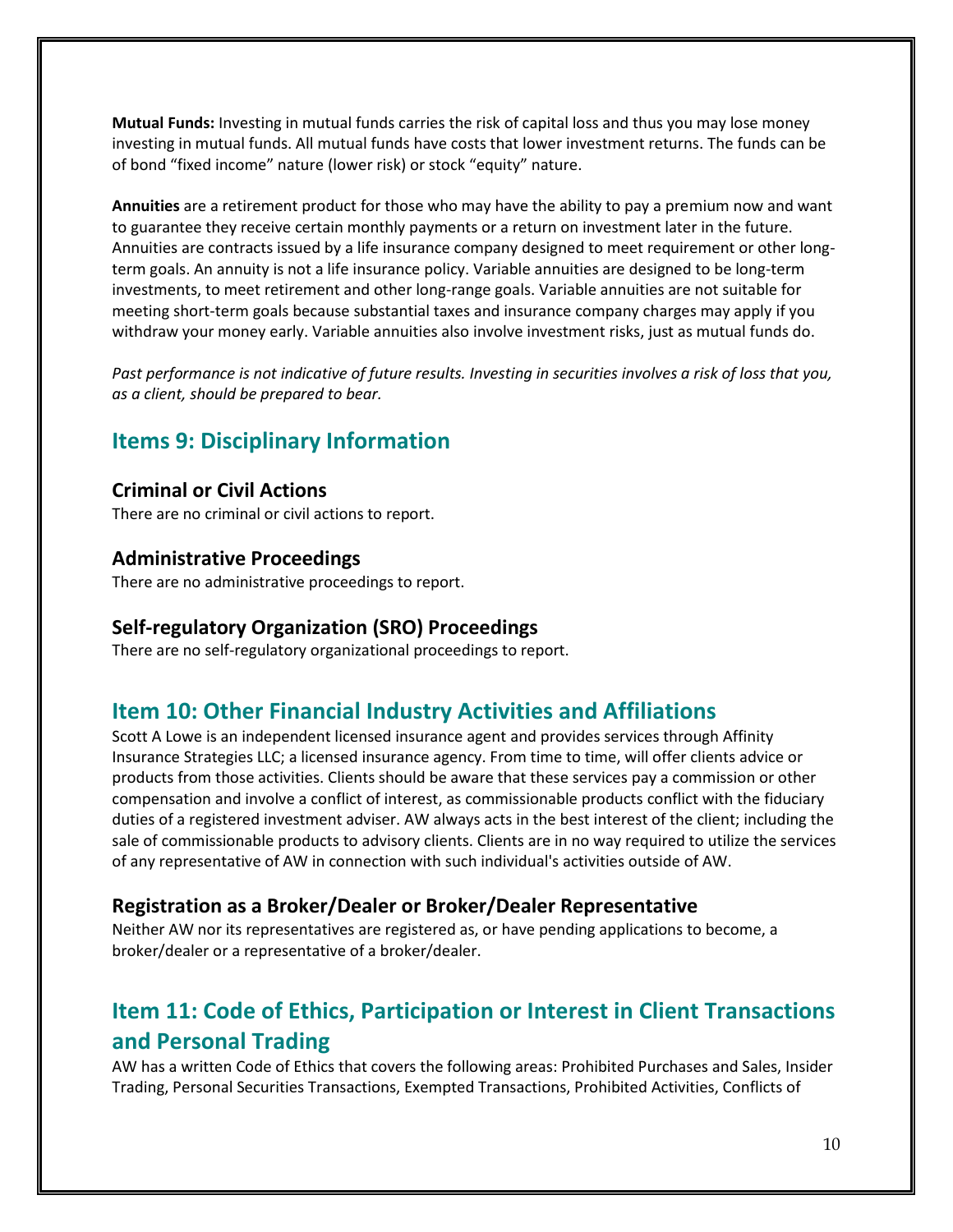Interest, Gifts and Entertainment, Confidentiality, Service on a Board of Directors, Compliance Procedures, Compliance with Laws and Regulations, Procedures and Reporting, Certification of Compliance, Reporting Violations, Compliance Officer Duties, Training and Education, Recordkeeping, Annual Review, and Sanctions. AW's Code of Ethics is available free upon request to any client or prospective client.

#### **Recommendations Involving Material Financial Interests**

AW does not recommend that clients buy or sell any security in which a related person to AW or AW has a material financial interest.

#### **Investing Personal Money in the Same Securities as Clients**

From time to time, representatives of AW may buy or sell securities for themselves that they also recommend to clients. This may provide an opportunity for representatives of AW to buy or sell the same securities before or after recommending the same securities to clients resulting in representatives profiting off the recommendations they provide to clients. Such transactions may create a conflict of interest. AW will always document any transactions that could be construed as conflicts of interest and will never engage in trading that operates to the client's disadvantage when similar securities are being bought or sold.

#### **Trading Securities At/Around the Same Time as Clients' Securities**

From time to time, representatives of AW may buy or sell securities for themselves at or around the same time as clients. This may provide an opportunity for representatives of AW to buy or sell securities before or after recommending securities to clients resulting in representatives profiting off the recommendations they provide to clients. Such transactions may create a conflict of interest; however, AW will never engage in trading that operates to the client's disadvantage if representatives of AW buy or sell securities at or around the same time as clients.

### **Item 12: Brokerage Practices**

We will not select or recommend brokerage or custodial services to you in relation to the management of your account. You will be provided with the Broker or Dealer chosen by the Mutual Fund Company or TPAM you are invested with.

#### **Research and Other Soft-Dollar Benefits**

AW may from time to time be provided with research, market commentary, or invited to attend conferences from our providers where both are provided.

#### **Brokerage for Client Referrals**

AW receives no referrals from a broker-dealer or third party in exchange for using that broker-dealer or third party.

#### **Aggregating or Block Trading for Multiple Client Accounts**

We do not trade clients account in-mass or conduct "block trade" of any type. Each trade that we conduct on behalf of our clients in individualized and specific to their situation.

### **Item 13: Review of Accounts**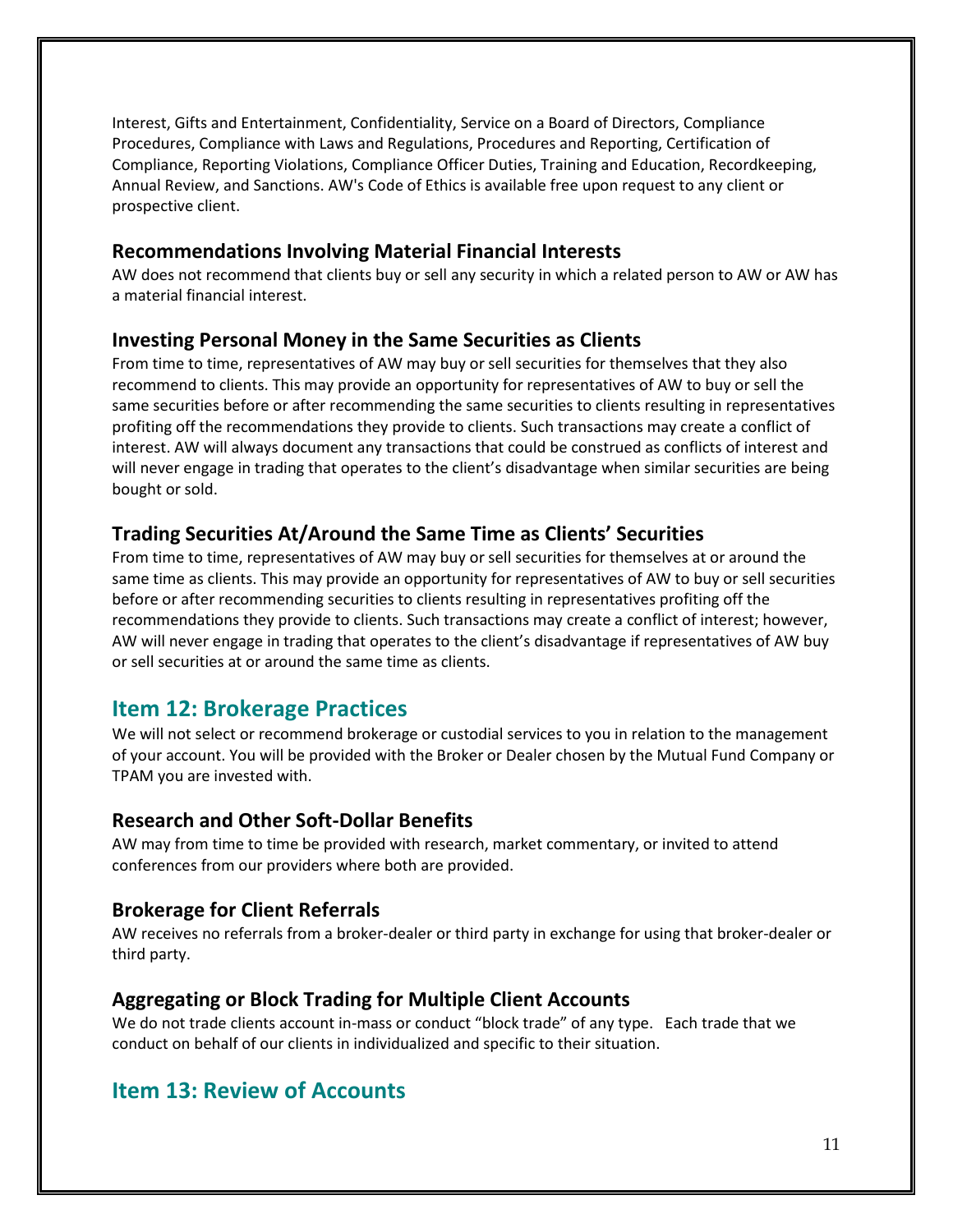Scott A. Lowe, the Principal of Affinity Wealth as well as Richard Eicheldinger an Investment Advisory Representative and employee of Affinity Wealth, will review the firms clients' accounts on a periodic basis and will conduct account reviews at least annually to ensure the advisory services provided to you and the portfolio mix are consistent with your current investment needs and objectives. Additional reviews may be conducted based on various circumstances, including, but not limited to:

- contributions and withdrawals,
- year-end tax planning,
- market moving events,
- security specific events, and/or,
- changes in your risk/return objectives

We may provide you with additional written reports in conjunction with account reviews or upon your request. Reports we provide to you will contain relevant account and/or market-related information 11 such as an inventory of account holdings and account performance, etc. You will receive trade confirmations and monthly or quarterly statements from your account custodian

#### **Factors that will trigger a non-periodic review of client accounts**

Reviews may be triggered by material market, economic or political events, or by changes in client's financial situations (such as retirement, termination of employment, physical move, or inheritance).

#### **Content and Frequency of Regular Reports Provided to Clients**

Each client of AW's advisory services provided on an ongoing basis will receive a monthly report detailing the client's account, including assets held, asset value, and calculation of fees. This written report will come from the custodian.

### **Item 14: Client Referrals and Other Compensation**

We do not receive any compensation from any third party in connection with providing investment advice to you nor do we compensate any individual or firm for client referrals.

### **Item 15: Custody**

As paying agent for our firm, your independent custodian will directly debit your account(s) for the payment of our advisory fees. This ability to deduct our advisory fees from your accounts causes our firm to exercise limited custody over your funds or securities. We do not have physical custody of any of your funds and/or securities. Your funds and securities will be held with an independent, qualified custodian. You will receive account statements from the independent, qualified custodian(s) holding your funds and securities at least quarterly. The account statements from your custodian(s) will indicate the amount of our advisory fees deducted from your account(s) each billing period. You should carefully review account statements for accuracy

### **Item 16: Investment Discretion**

In engaging our firm in an Investment Management relationship, you are grant our firm discretion over the selection and amount of securities to be purchased or sold for your account(s) without obtaining your consent or approval prior to each transaction.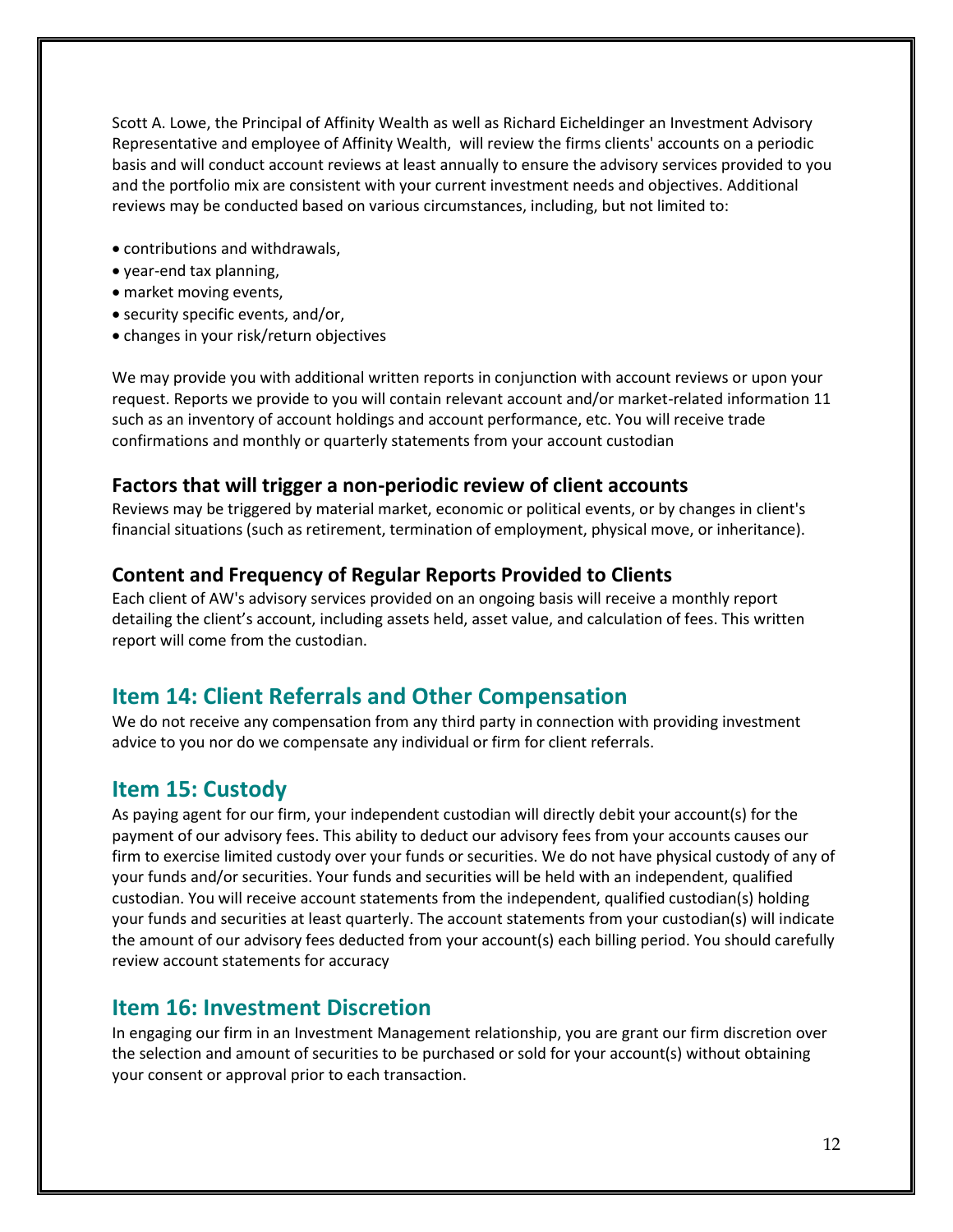If you enter into non-discretionary arrangements with our firm through our TPAM relationship with Brinker Capital, we will obtain your approval prior to the execution of any transactions for your account(s). You have an unrestricted right to decline to implement any advice provided by our firm on a non-discretionary basis.

## **Item 17: Voting Client Securities (Proxy Voting)**

AW will not ask for, nor accept voting authority for client securities. Clients will receive proxies directly from the issuer of the security or the custodian. Clients should direct all proxy questions to the issuer of the security.

## **Item 18: Financial Information**

Our firm does not have any financial condition or impairment that would prevent us from meeting our contractual commitments to you.

We do not take physical custody of client funds or securities, or serve as trustee or signatory for client accounts, and, we do not require the prepayment of more than \$1,200 in fees six or more months in advance.

We have not filed a bankruptcy petition at any time in the past ten years.

Therefore, we are not required to include a financial statement with this brochure.

## **Item 19: Requirements for State Registered Advisers**

Refer to the Part(s) 2B for background information about management personnel and those giving advice on behalf of our firm.

Our firm is not actively engaged in any business other than giving investment advice.

Neither our firm, nor any persons associated with our firm are compensated for advisory services with performance-based fees. Please refer to the "Performance-Based Fees and Side-By-Side Management" section above for additional information on this topic.

Neither our firm, nor any of our management persons have any reportable arbitration claims, civil, selfregulatory organization proceedings or administrative proceedings.

Neither our firm, nor any of our management persons have a material relationship or arrangement with any issuer of securities.

## **Item 20 Additional Information**

#### **Your Privacy**

Protecting our client's private information is a top priority. Pursuant to applicable privacy requirements, we have instituted policies and procedures to ensure that we keep your personal information private and secure.

We do not disclose any nonpublic personal information about our clients to any affiliated or nonaffiliated third parties, accept with the clients written consent. In the course of servicing your account, we may share some information with our service providers, such as transfer agents, or